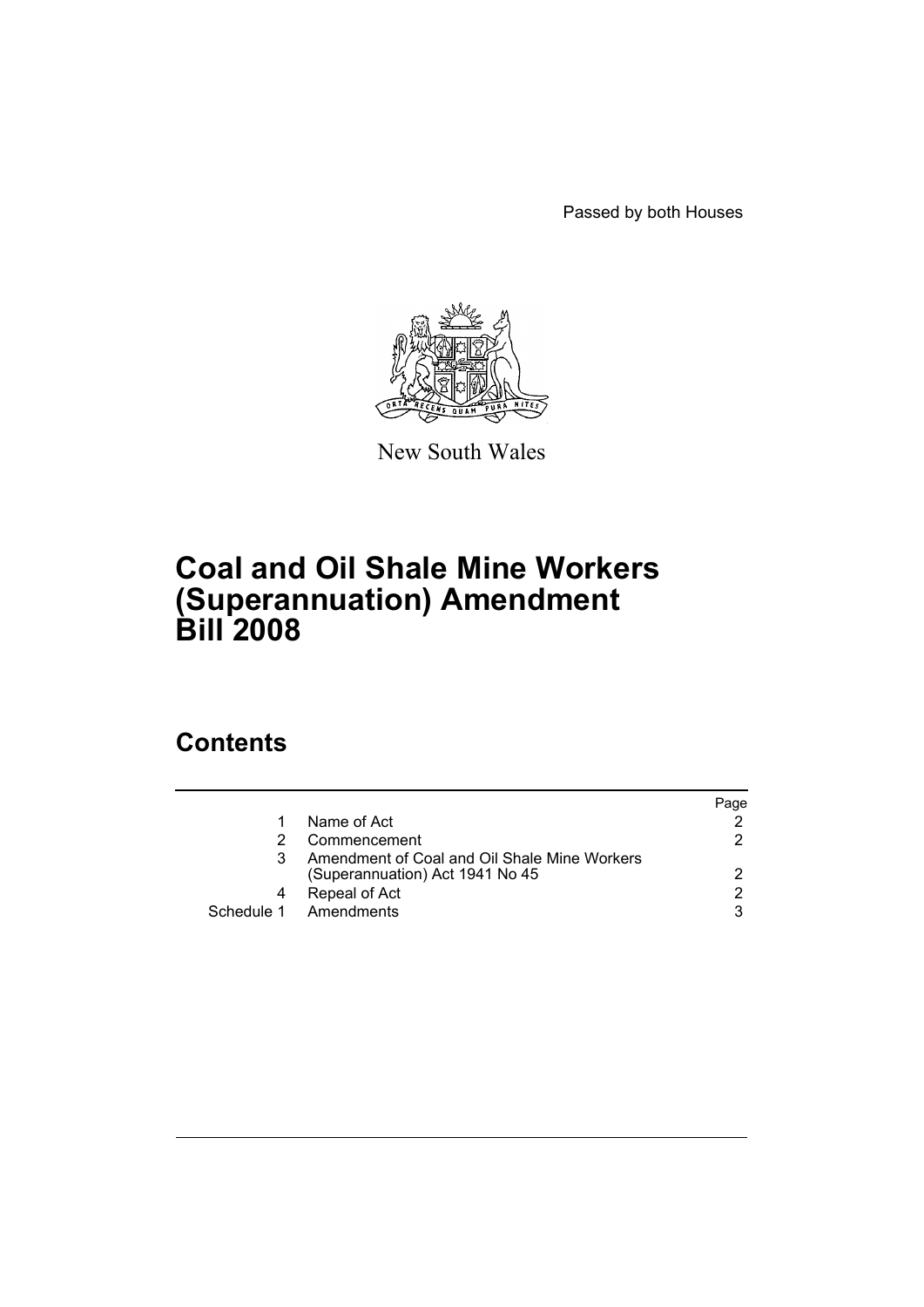*I certify that this public bill, which originated in the Legislative Assembly, has finally passed the Legislative Council and the Legislative Assembly of New South Wales.*

> *Clerk of the Legislative Assembly. Legislative Assembly, Sydney, , 2008*



New South Wales

# **Coal and Oil Shale Mine Workers (Superannuation) Amendment Bill 2008**

Act No , 2008

An Act to amend the *Coal and Oil Shale Mine Workers (Superannuation) Act 1941* with respect to the legal effects of certain industrial agreements and superannuation contributions by mine owners; and for other purposes.

*I have examined this bill and find it to correspond in all respects with the bill as finally passed by both Houses.*

*Assistant Speaker of the Legislative Assembly.*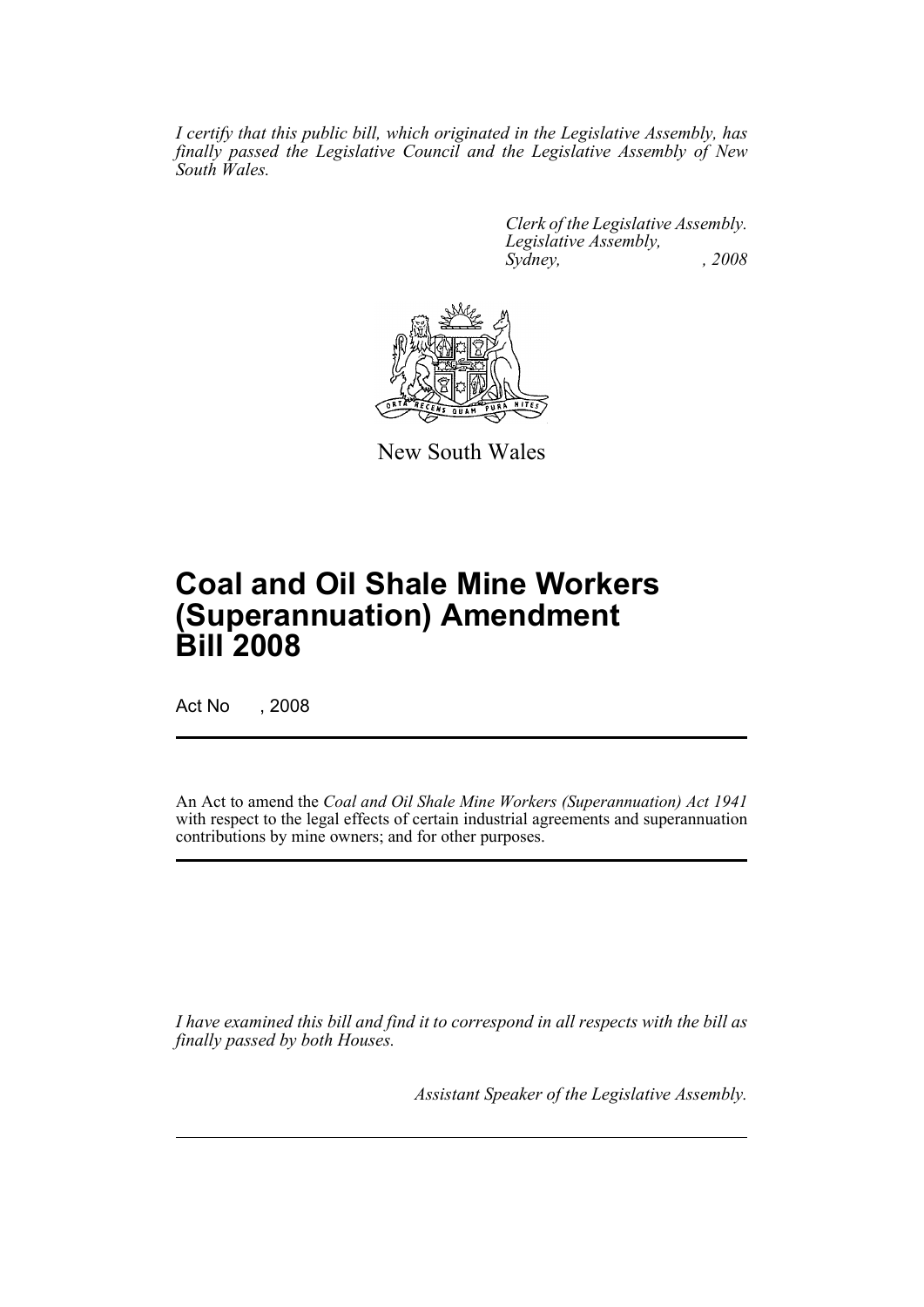# <span id="page-2-0"></span>**The Legislature of New South Wales enacts:**

## **1 Name of Act**

This Act is the *Coal and Oil Shale Mine Workers (Superannuation) Amendment Act 2008*.

# <span id="page-2-1"></span>**2 Commencement**

This Act is taken to have commenced on 1 July 2006.

### <span id="page-2-2"></span>**3 Amendment of Coal and Oil Shale Mine Workers (Superannuation) Act 1941 No 45**

The *Coal and Oil Shale Mine Workers (Superannuation) Act 1941* is amended as set out in Schedule 1.

## <span id="page-2-3"></span>**4 Repeal of Act**

- (1) This Act is repealed on the day following the date of assent.
- (2) The repeal of this Act does not, because of the operation of section 30 of the *Interpretation Act 1987*, affect any amendment made by this Act.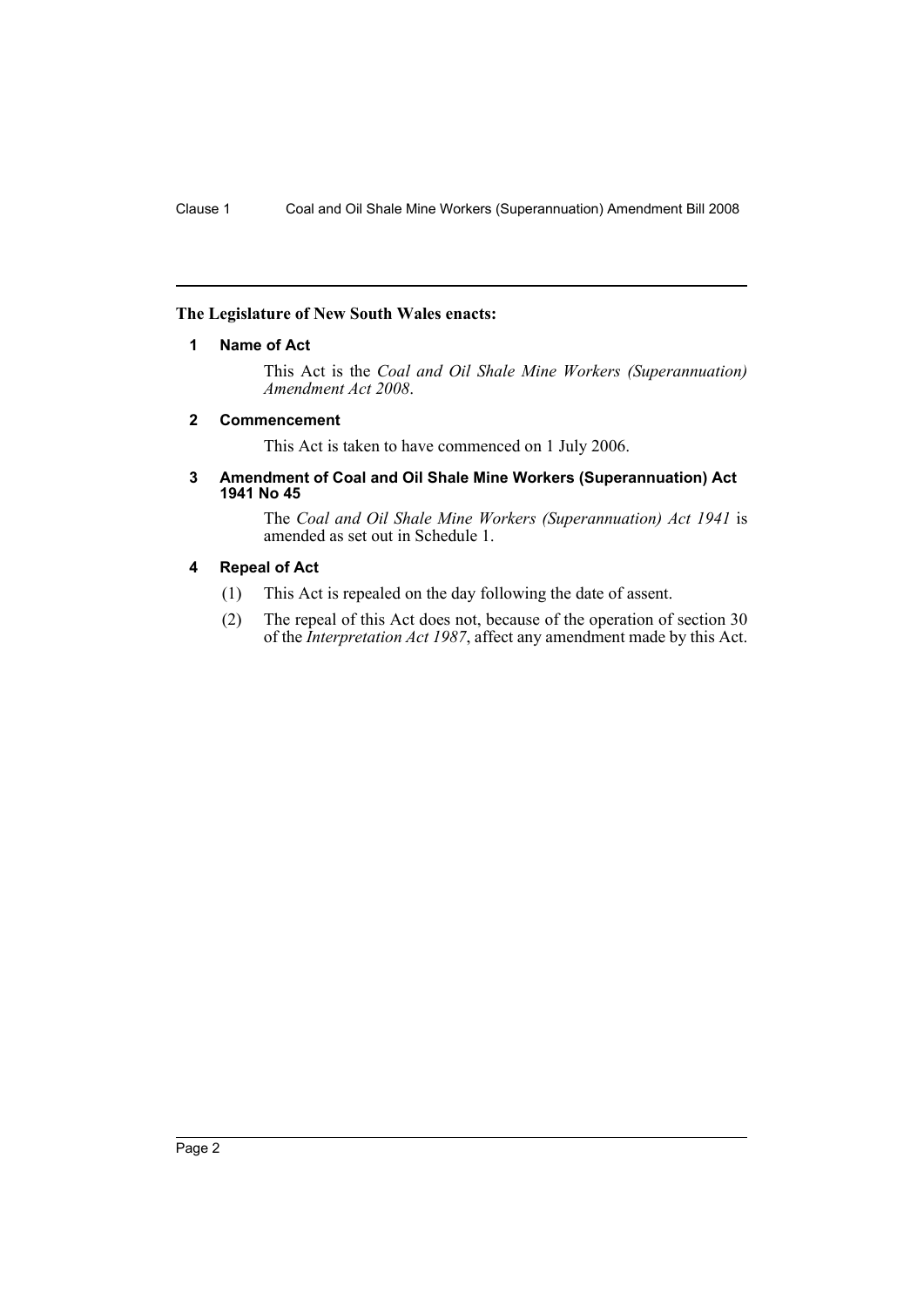Amendments **Amendments** Schedule 1

# <span id="page-3-0"></span>**Schedule 1 Amendments**

(Section 3)

**[1] The whole Act (except sections 2, 15C (1), 18 and 19 and Schedules 2 and 3)**

Omit "COALSUPER" wherever occurring. Insert instead "AUSCOAL".

#### **[2] Section 2 Definitions**

Omit the definition of *Amalgamated Fund* from section 2 (1).

Insert instead:

*Amalgamated Fund* means the AUSCOAL Superannuation Fund, that was formerly named the COALSUPER Retirement Income Fund as referred to in section 18.

#### **[3] Section 2 (1)**

Insert in alphabetical order:

*AUSCOAL Rules* means the AUSCOAL Superannuation Fund Rules, that were formerly named the COALSUPER Rules, (as amended or substituted from time to time) included in the AUSCOAL Trust Deed that govern the occupational superannuation schemes to which the AUSCOAL Trust Deed relates.

*AUSCOAL Trust Deed* means the AUSCOAL Superannuation Fund Trust Deed, that was formerly named the COALSUPER Trust Deed (as amended or substituted from time to time) for the reconstitution of the occupational superannuation schemes referred to in section 15C (1).

**[4] Section 2 (1), definitions of "Column 5 pension" and "member of Part 3 of the Fund"**

Omit "COALSUPER" wherever occurring. Insert instead "AUSCOAL".

# **[5] Section 2 (1), definitions of "Special Account" and "transferee"**

Omit the definitions.

### **[6] Section 2 (9)**

Insert at the end of section 2:

(9) Notes included in this Act do not form part of this Act.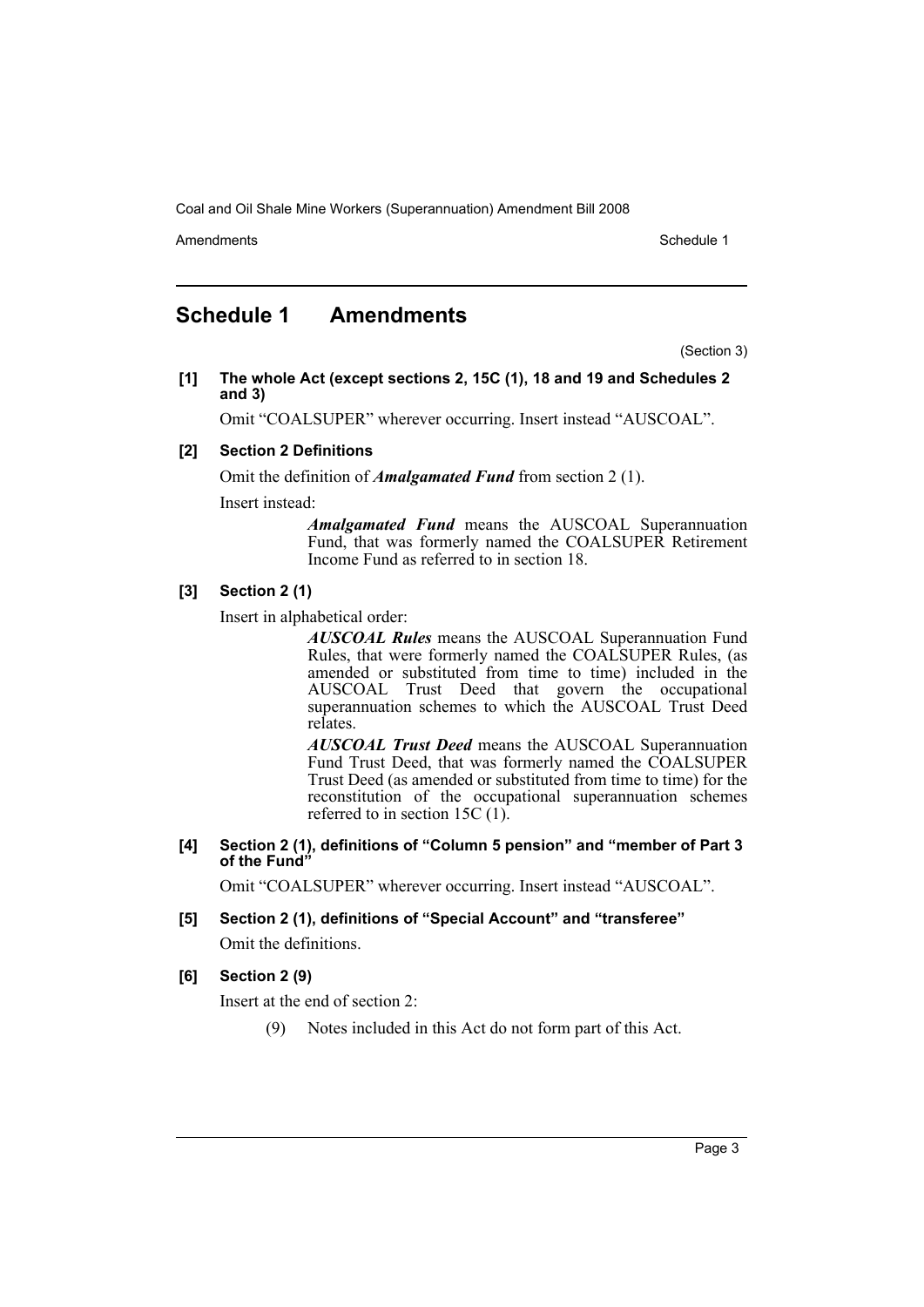Schedule 1 Amendments

# **[7] Section 2A**

Insert after section 2:

#### **2A Cessation of legal effect of agreements**

The following agreements do not have any legal effect from the commencement of this section insofar as they require contributions to be made to Part 2 or Part 3 of the Amalgamated Fund as referred to in the AUSCOAL Trust Deed or to another fund to which the mine worker has elected to contribute:

- (a) the Restructuring Agreement,
- (b) the 1999 Superannuation Agreement,
- (c) the Industrial Agreement made on 6 September 1988 between N.S.W. Colliery Proprietors' Association Limited and 8 trade unions,
- (d) the Industrial Agreement made on 14 May 1991 between New South Wales Coal Association, Cornwall Coal Company No Liability and 4 trade unions.

**Note.** New South Wales Coal Mining Industry Statutory Superannuation Fund (Salary Sacrifice) Agreement (ODN No 292 of 1992) is revoked by order of the Australian Industrial Relations Commission dated 14 May 2008.

#### **[8] Section 15C Corporate Trustee to maintain trust deed and governing rules**

Insert after section 15C (1):

**Note.** The COALSUPER Trust Deed (including the COALSUPER Rules) has been renamed the AUSCOAL Superannuation Fund Trust Deed (including the AUSCOAL Superannuation Fund Rules) by amendment of the Trust Deed and Rules.

#### **[9] Section 15C (4A) (a)**

Omit "Trust Deed, and". Insert instead "Trust Deed.".

#### **[10] Section 15C (4A) (b)**

Omit the paragraph.

#### **[11] Section 15C (8)**

Omit the subsection.

#### **[12] Section 18 AUSCOAL Superannuation Fund (the Amalgamated Fund)**

Insert after section 18 (2):

**Note.** The Amalgamated Fund has been renamed the AUSCOAL Superannuation Fund by amendment of the Trust Deed and Rules.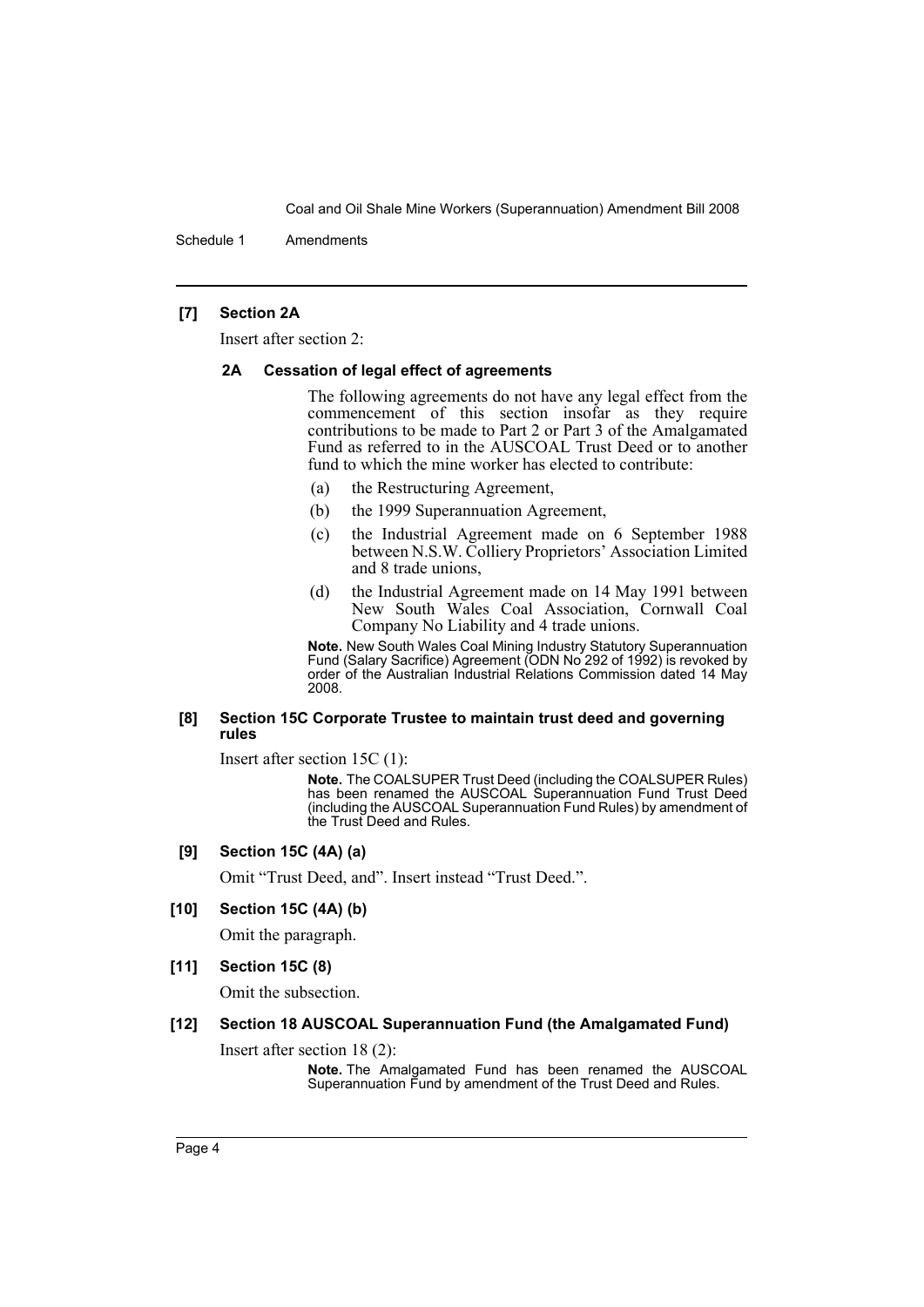Amendments **Amendments** Schedule 1

# **[13] Section 19**

Omit the section. Insert instead:

#### **19 Special rate contributions required to be paid to the Amalgamated Fund**

- (1) An owner must make contributions at a special rate at intervals determined by the Corporate Trustee in respect of each mine worker employed by the owner for crediting to Part 3 of the Fund.
- (2) The amount of the special rate is the amount determined from time to time by the Corporate Trustee after considering a relevant report of the actuary.
- (3) If a contribution required to be paid under this section is overdue for more than 21 days, the Corporate Trustee may charge interest on the overdue amount at the rate of interest that, at the time when the interest first becomes payable, is advertised as the overdraft reference rate of the Commonwealth Bank for amounts in excess of \$100,000.
- (4) Interest payable under this section is recoverable in the same way as unpaid contributions and any interest paid or recovered is to be credited to the Amalgamated Fund.
- (5) Contributions under this section are in addition to the amount of any contributions to superannuation that are payable in respect of each mine worker under the AUSCOAL Trust Deed, this or any other Act of the State or any Act of the Commonwealth. **Note.** Liability for minimum employer contributions to employee superannuation arises under the *Superannuation Guarantee Charge Act*

*1992* of the Commonwealth and is regulated under the *Superannuation Guarantee (Administration) Act 1992* of the Commonwealth.

# **[14] Section 19AD Corporate Trustee to set pension CPI rate**

Omit the section.

# **[15] Section 32A Temporary modification of Act**

Omit the section.

# **[16] Schedule 2 Savings and transitional provisions**

Insert at the end of clause 2 (1):

*Coal and Oil Shale Mine Workers (Superannuation) Amendment Act 2008*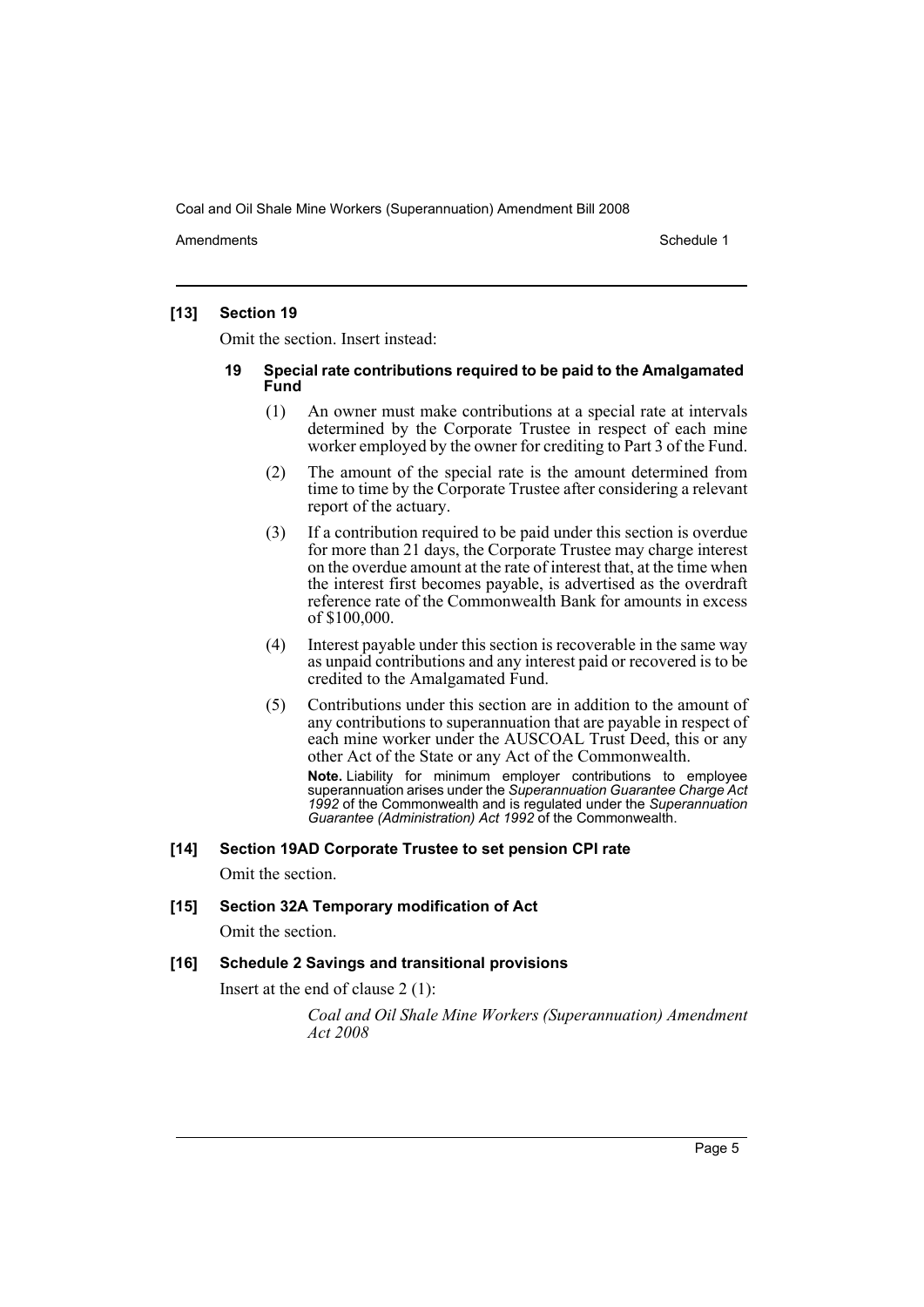Schedule 1 Amendments

## **[17] Schedule 2, clause 2 (2) (d)**

Insert at the end of clause 2 (2) (c):

, or

(d) take effect on 1 July 2006 or a later date, if it is a provision consequent on the enactment of the provisions of Schedule 1 to the *Coal and Oil Shale Mine Workers (Superannuation) Amendment Act 2008,* and section 3 of that Act in its application to those provisions.

#### **[18] Schedule 2, Part 9**

Insert after Part 8:

# **Part 9 Provisions consequent on enactment of Coal and Oil Shale Mine Workers (Superannuation) Amendment Act 2008**

#### **35 Definition**

In this Part, *amending Act* means the *Coal and Oil Shale Mine Workers (Superannuation) Amendment Act 2008*.

# **36 Validity of contributions paid from 1 July 2006 to 30 June 2008**

To avoid doubt, any total contribution:

- (a) that was paid by an owner for a mine worker prior to the date of assent to the amending Act, and
- (b) that exceeded 9% of the mine worker's ordinary time earnings, as a weekly amount, (excluding any amount paid pursuant to section 19 (2A) as in force immediately before the commencement of the amending Act), and
- (c) that was paid in compliance with this Act, the AUSCOAL Trust Deed and any industrial agreement as in force when the payment was made,

is taken to have been validly paid.

**Note.** Clause 36 confirms the validity of any contributions actually paid before the commencement of the amending Act that were in compliance with this Act, the AUSCOAL Trust Deed and any industrial agreement before the amending Act had effect.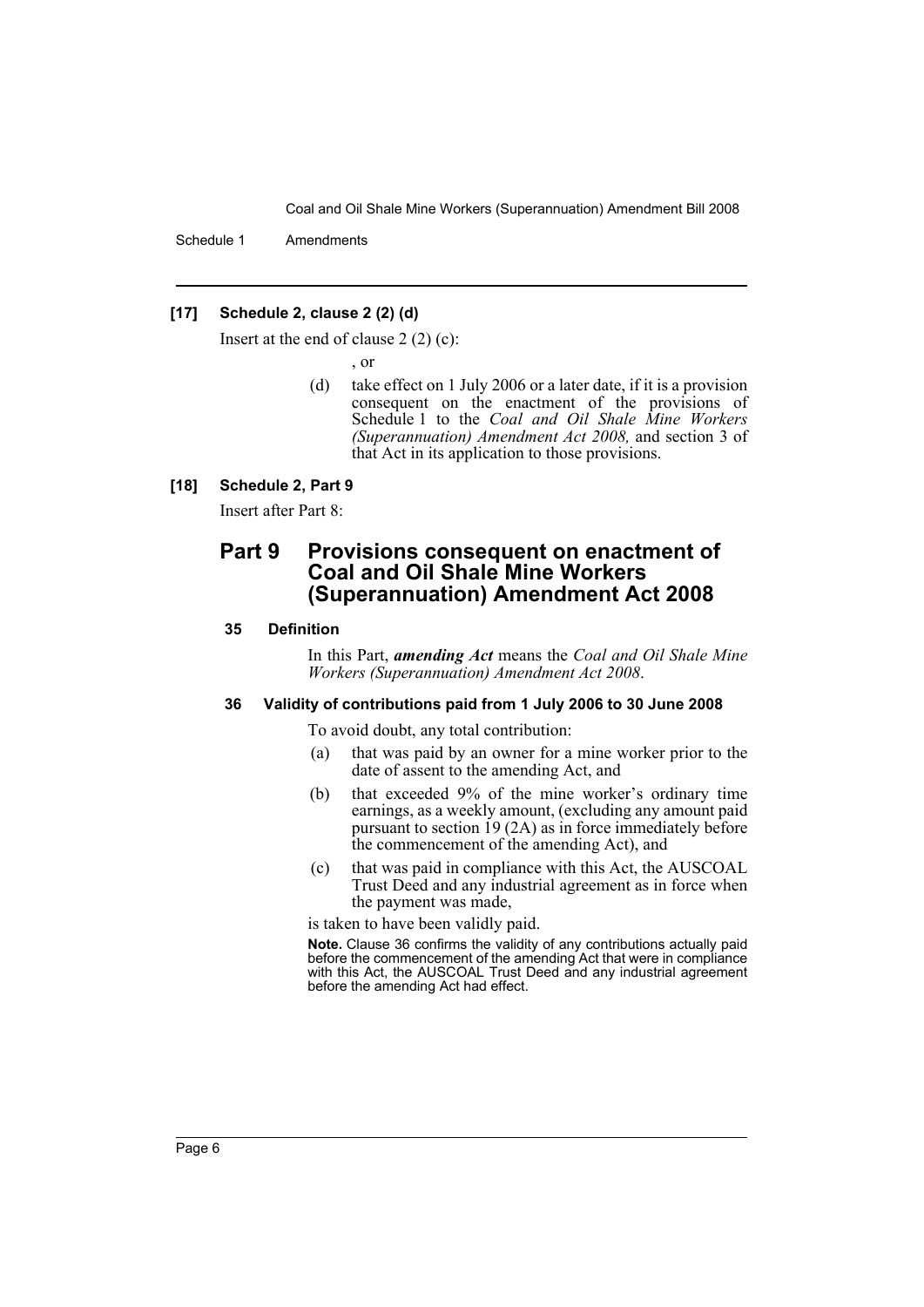Amendments **Amendments** Schedule 1

#### **37 Preservation of entitlement**

- (1) If the amount of superannuation contribution that an owner was liable to pay for a mine worker employed by that owner immediately before the date of assent to the amending Act, in respect of any period on or after 1 July 2006, was higher than the amount that the owner is liable to pay after the amending Act commenced, then the owner continues to be liable to pay the superannuation contribution at the higher amount.
- (2) For the purposes of subclause (1), an owner's liability to pay a superannuation contribution includes a liability under any provision of the AUSCOAL Trust Deed or any other superannuation fund to which the owner contributes in respect of that mine worker, this Act or any other Act of the State or Commonwealth, but does not include:
	- (a) the requirement to contribute to Part 3 of the Fund under section 19 (2A) as in force immediately before the commencement of the amending Act and under section 19 (1) as inserted by the amending Act, or
	- (b) any liability to pay a salary sacrifice contribution.
- (3) If an additional amount is payable pursuant to subclause (1), the owner must pay the contributions:
	- (a) in the case of a mine worker who contributes to Part 2 of the Fund—to the Corporate Trustee for crediting to that Part of the Amalgamated Fund, and
	- (b) in the case of a mine worker who has elected to contribute to a complying fund other than Part 2 of the Fund—to that fund.
- (4) This clause also applies to any other owner who subsequently employs the mine worker.

**Note.** Clause 37 preserves a mine worker's right to a higher amount of employer contribution than is required under the *Superannuation Guarantee Charge Act 1992* and the *Superannuation Guarantee (Administration) Act 1992* of the Commonwealth if a higher amount of contribution was payable immediately before the date of assent to the amending Act. The entitlement extends back in respect of any period from 1 July 2006 and is continuing. The main categories of mine worker to which this clause relates are those for whom the owner paid a flat weekly rate contribution pursuant to the industrial agreements and those whose wages and salaries are excluded from the calculation of employer liability under the Commonwealth legislation, such as employees aged 70 years or over.